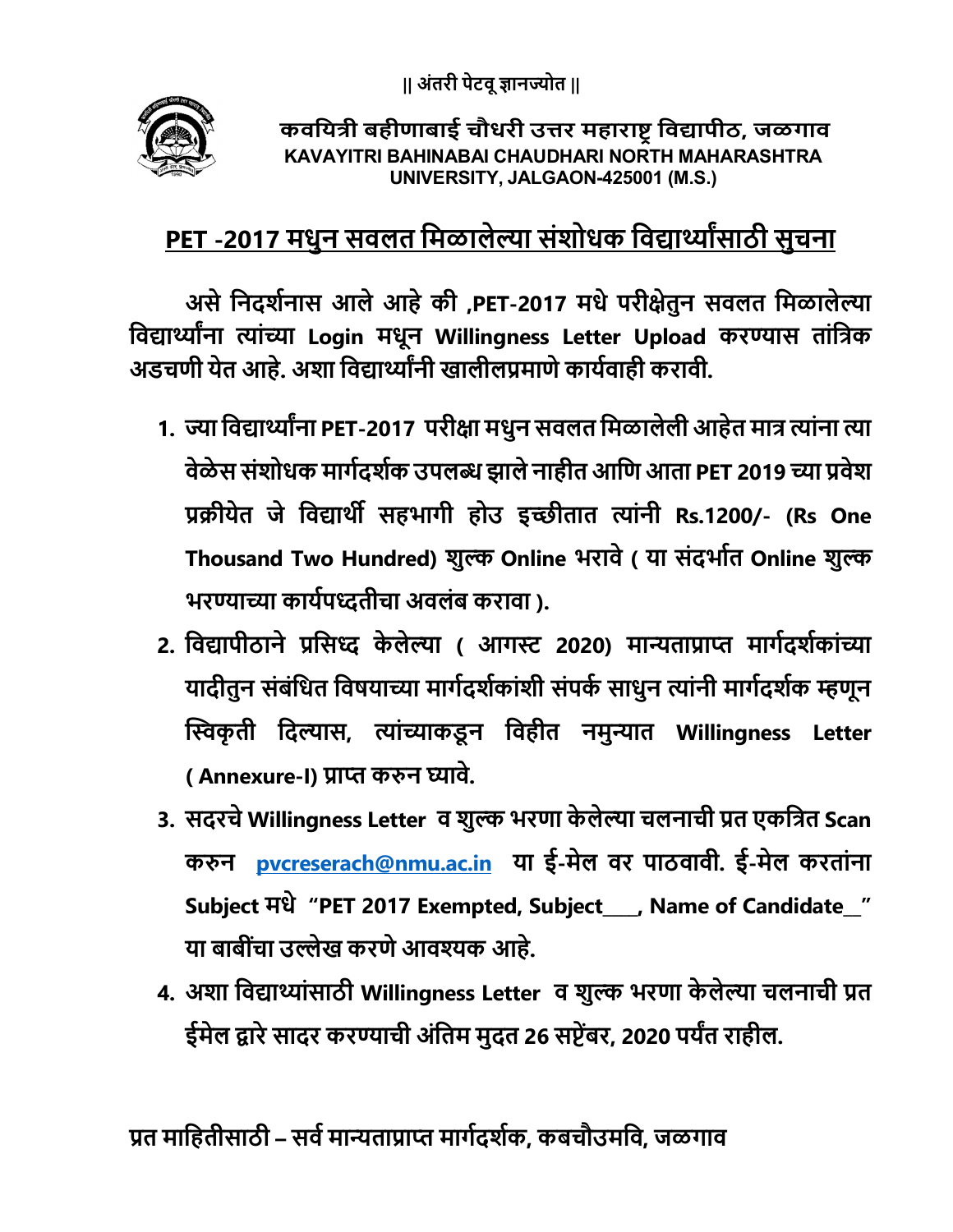Online शुल्क भरण्याची कार्यपध्दत ( केवळ PET 2017)

- १. विद्यापीठाच्या होम पेज वरील Quick Link या सेक्शन मधील Admission मधील PhD या िलंक वर İƑक करावे ( िकं वा http://nmu.ac.in/Academics/PhD.aspx या िलंक <u>वर क्लिक करावे</u>
- २. ȑातील "Challan for PET-2017 Students who has not allotted guide" या िलंक वरुन चलनाची प्रिंट काढावी.
- ३. त्यात पुर्ण नाव लिहुन Payee's Signature या ठीकाणी स्वाक्षरी करावी.
- ४. चलनात नमुद केलेले शुल्क Online पध्दतीने Debit/Credit Card/ Netbanking ई द्वारे विद्यापीठाच्या खालील खात्यावर भरणा करावी.
- ५. Name of Beneficiary : Finance and Accounts Officer, KBCNMU, Jalgaon Branch : North Maharashtra University Account Number : 3659810266

IFSC CODE : CBIN0284435

- ६. व्यवहार पुर्ण झाल्यावर बँकेकडुन प्राप्त झालेला UTR number/ Transaction Number चलनातील UTR NO या रकाɊात नमुद करावा.
- ७. सदरचे शुल्क प्राप्त झाल्याची खातरजमा झाल्यानंतर पुढील कार्यवाही करण्यात येईल.